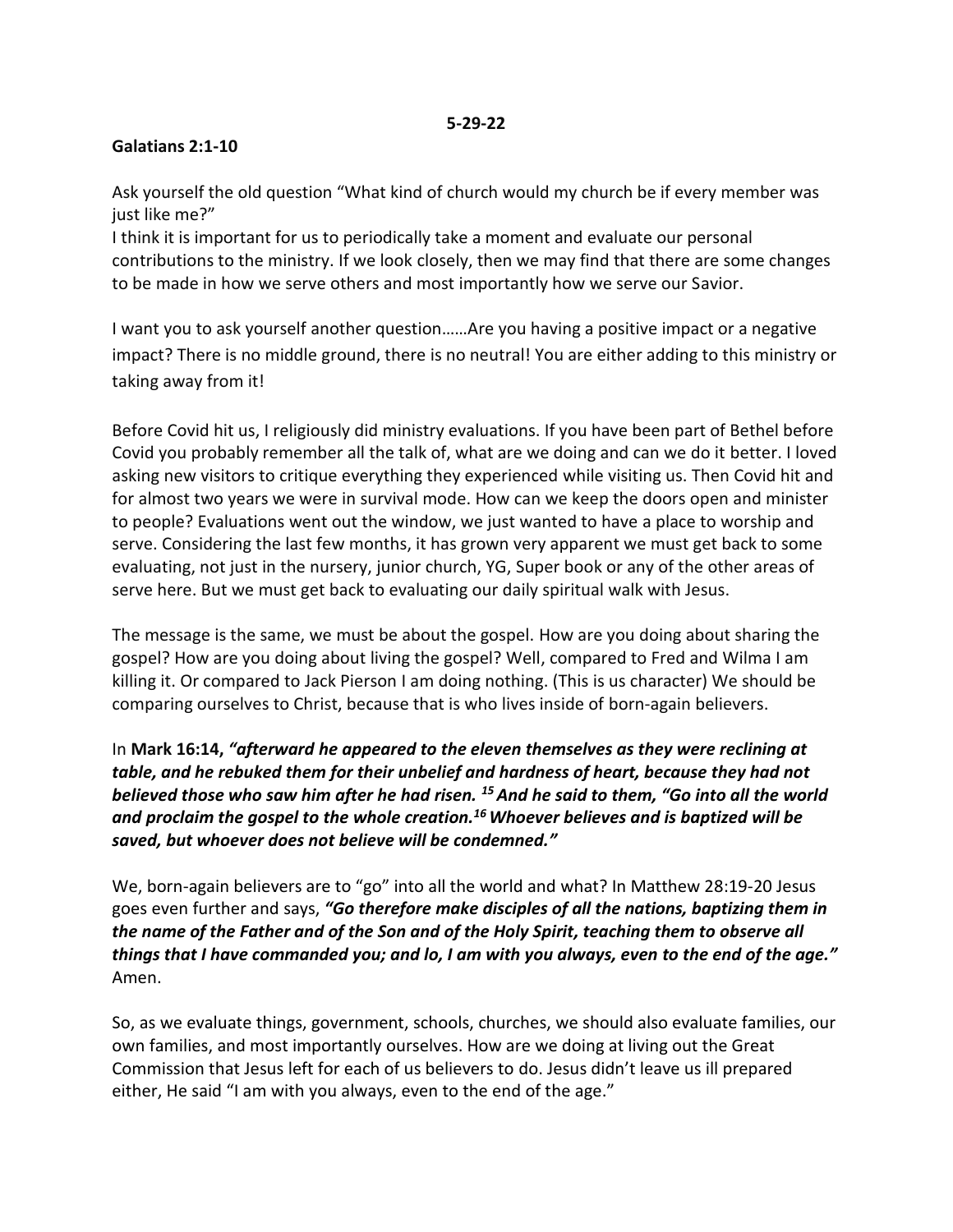The one thing I keep hearing on all platforms of media following the heinous acts that happened last Tuesday, May 24<sup>th</sup> in Texas is, what can we do? What is the answer? What can we do locally, statewide and nationally? Do you know what is still the best answer, the perfect answer? Get people to church and introduce them to Jesus. The only answer for mankind is still Jesus. God's Word still holds all the answers to what mankind needs. The real problem, all the world's problem is and has always been that mankind wants every other answer other than God's.

We must/need to evaluate ourselves and allow the Holy Spirit to be honest with us. Try and really hear what He is highlighting in our life.

**Background:** Thus far in his Epistle to the Galatians, Paul has covered a great deal of information. He has declared and defended his Apostleship. He has reminded the people of Christ's sacrifice for their sins. He has reinforced the idea of salvation through **GRACE!** He has addressed the issue of returning to the bondage of the Law. He has exposed and warned against false teaching. In the verses immediately preceding our text for today, Paul shared: a brief testimony of his life before Christ, he talked about his conversion and his life in Christ up to this point.

Here in chapter 2, he continues to describe some of the issues that he had faced since he began to serve the Lord. He is telling the believers of Galatia that the issues they were facing were not new, he had dealt with these same problems and similar troublemakers in the past.

In our selected text, Paul speaks about the actions concerning different groups of people.

1. There were some who Paul served - The Galatians

- 2. There were some who served with Paul Titus & Barnabas
- 3. There were some who hindered Paul's service The Judaizers

Some of them had a positive impact on the ministry and some had a negative impact. The same types of people and the same actions can be found in churches today. It is my desire that through this message you can identify what sort of impact you are having.

As we evaluate ourselves and if we are allowing God to reign supremely in our lives, I want to ask three simple questions. I will warn you they are simple, but they are real and hurt.

#### **1. Do you invest in others?**

- **Read Galatians 2:1-3.**
- When Paul returned to Jerusalem he was accompanied by Barnabas and Titus. These three men were fellow laborers in the ministry. They worked together to spread the Gospel, but they also benefited each another.
- Who did Barnabas invest in? (Paul)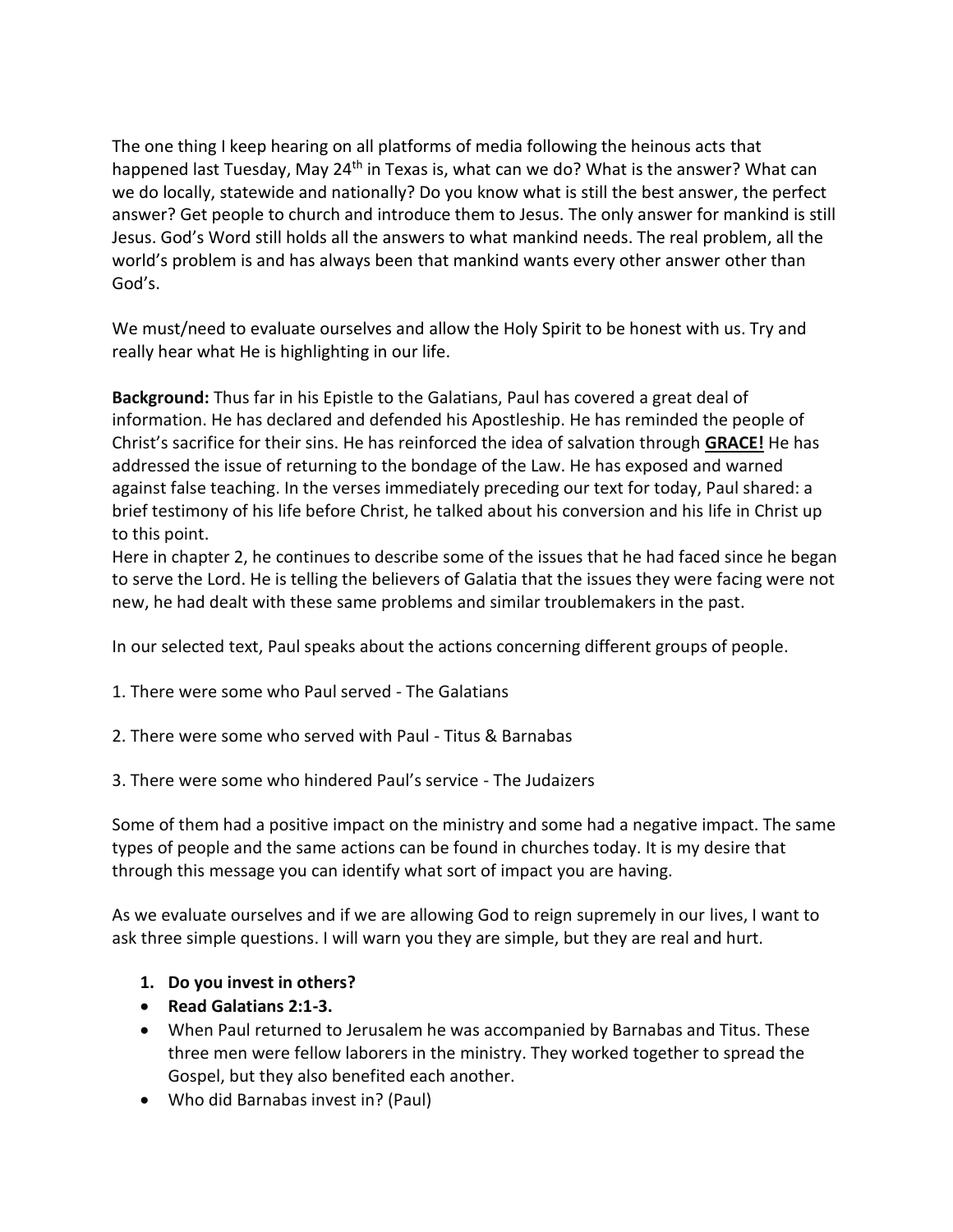**Acts 9:26-27***, And when he had come to Jerusalem, he attempted to join the disciples. And they were all afraid of him, for they did not believe that he was a disciple. 27 But Barnabas took him and brought him to the apostles and declared to them how on the road he had seen the Lord, who spoke to him, and how at Damascus he had preached boldly in the name of Jesus.*

- Remember what Paul was like when he went by the artist formerly known as Saul? He said that **his goal and passion in life had been to destroy the church**. His life had been spent persecuting Christians. But all that changed on Damascus Road when Jesus called him out. There has been a great change in his life, but the people did not know about it, and those who did didn't believe it.
- The disciples were afraid and didn't believe that Paul was transformed. Praise God for Barnabas.
- Barnabas had nothing to gain personally from befriending Paul, but he did so because it was the right thing to do! Barnabas spent time with Paul and helped him in his new life in Christ. He then went with Paul on his first missionary journey. Barnabas lived up to his reputation as the "son of consolation" and the "great encourager"! He invested in the life of Paul and Paul benefited greatly as a result!
- Not only did Barnabas invest in Paul we see that Paul invested In Titus.

# **Titus 1:4,** *To Titus, a true son in our common faith*

- Somewhere along the way Paul encountered Titus and as a result Titus encountered Jesus! Titus was not just someone that Paul had led to the Lord. There was a relationship… He calls him "a true son in our common faith" - Relationships require an investment of time! Paul invested much time and work into Titus's life. As a result of Paul investing into Titus's life, Titus grew and became beneficial to the ministry.
- The Gospel ministry has a "chain reaction" so to speak.
- Barnabas invested in Paul, Paul invested in Titus and as a result Titus invested in others.

# **Titus 1:5,** *For this reason I left you in Crete, that you should set in order the thigs that are lacking, and appoint elders in every city and I commanded you.*

- For Paul to leave such a HUGE task for Titus shows that Paul spent a lot of time with Titus getting him ready for the task ahead.
- I wonder where Paul would have been without Barnabas or Titus without Paul, or the area of Crete without Titus.
- Where would you be without those that invested in you?
- I know where I would be. I am so thankful to all the people who invested in me and still do to this day. I would be lost, literally.
- It is vitally important that each of us, who are born again, take the time and invest in others.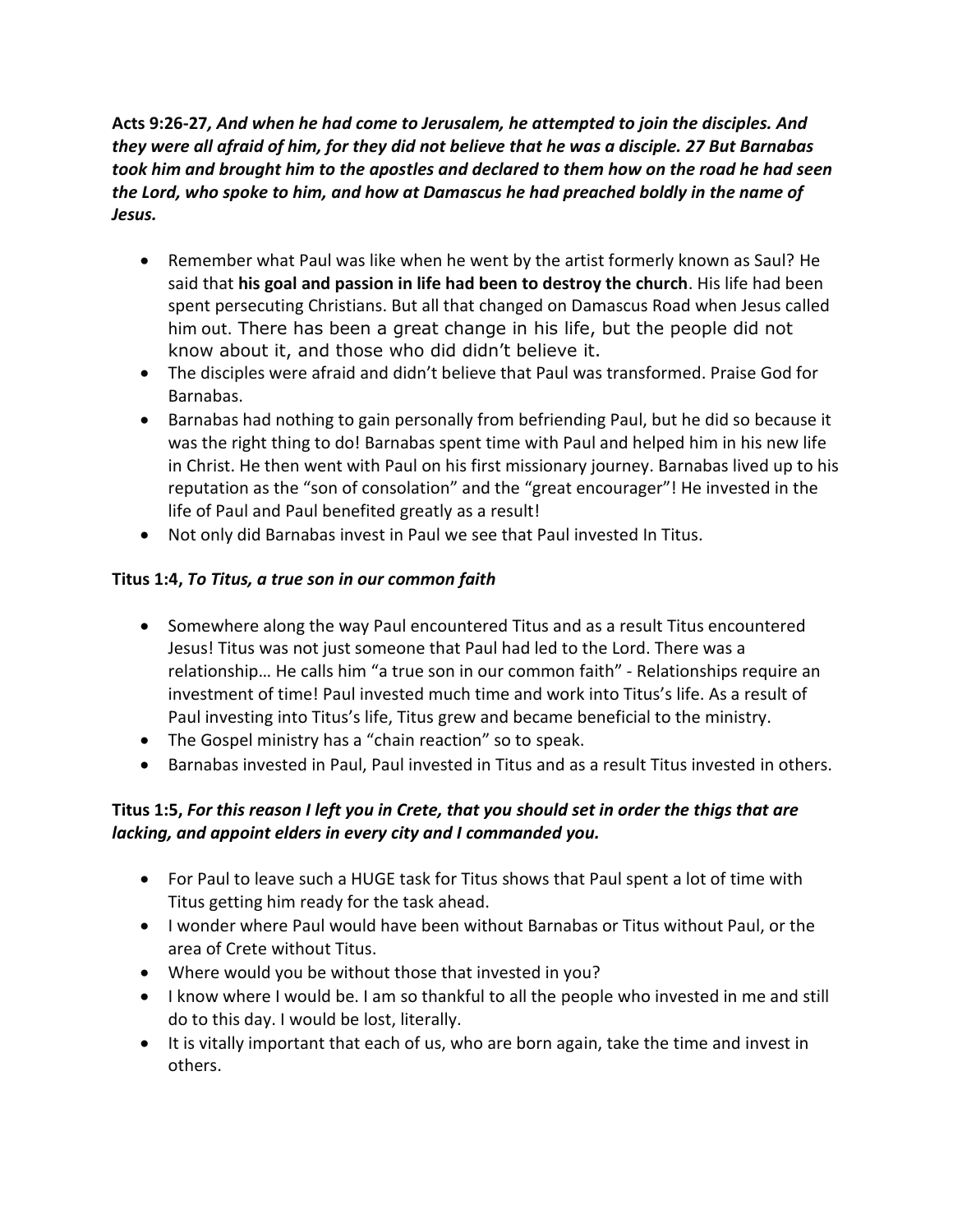- Jesus instructs us, was an example of what His servants are to do, share the gospel with someone, teach someone, encourage someone, lead someone, pray with someone.
- Will you do what it takes to help someone along the way? I love to see people saved! I wish that the baptistery was used every week. But our responsibility doesn't end when they pass through the waters, and they are church members. Once they are saved and baptized, then the discipleship process begins. It is good for a new believer to sit under biblical preaching. It is good for them to attend a Sunday school or small group. But they still need more. New converts need mature believers to invest into their life!
- I encourage you to find someone who is young in the faith and become a mentor to them. You are where you are because people invested in you… WILL YOU INVEST IN OTHERS?
- **2. Do you work with others?**
- **Read verse 7-10.**
- Here we find that Peter, John, James, Barnabas and Paul were on the same page concerning the ministry. God had revealed to Paul that he should go to Jerusalem. He met with Peter, John & James those Apostles who were "pillars" or leaders of the church. Paul shared the message that he had been preaching to the Gentiles. The other Apostles supported Paul and the work that he was doing. Paul says that they did not demand that Titus be circumcised (as some thought he should). And the Lord's Apostles did not add anything to what Paul was preaching.
- Though there may have been some troublemakers among the churches, the **TRUE** servants of the Lord were "working together". We must take the proper steps to ensure that we are "working together" for the cause of Christ! If you are saved there is a work for you to do! You have a gift and God has a plan for your life, and that plan involves serving Him.
- Notice there were different missions, different jobs, different areas of ministry, but one goal, the GOSPEL. Peter was focused on the Jews, while Paul and Barnabas were focused on the Gentiles.
- That is how God works! Some are called to different areas of His ministry, but the end goal of every ministry is the GOSPEL.

### **1 Corinthians 12:4-7,** *Now there are varieties of gifts, but the same Spirit; 5 and there are varieties of service, but the same Lord; 6 and there are varieties of activities, but it is the same God who empowers them all in everyone. 7 To each is given the manifestation of the Spirit for the common good.*

- The method or group focus might change but the goal, focus and message will NEVER change. All the areas are to point to the gospel of Jesus Christ.
- First, are you working for the Lord? If not, then you need to make things right with Jesus! But if you are working, are you working with others?
- **3. Do you cause trouble for others?**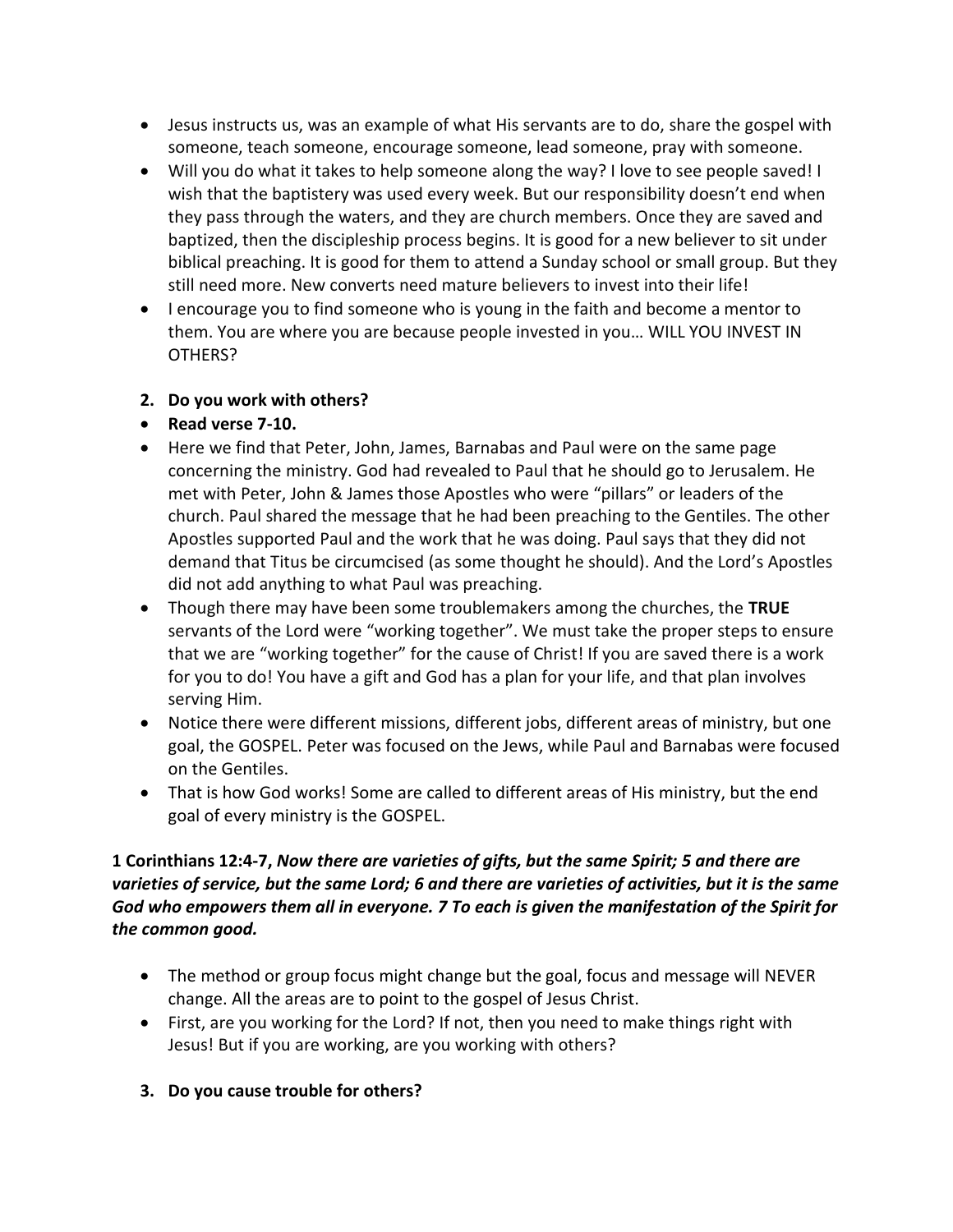- **Read verses 4-6.**
- Here Paul describes some of the troublemakers that he had dealt with in the past. These individuals were VERY similar to those who would cause trouble and division in the Galatian church. (And these same types are present today!) Paul addresses the most important fact right in verse 4… **"FALSE BRETHREN!".** These Judaizers were not **TRUE BELIEVERS!** They lived in "no man's land" so to speak. They professed devotion to Christ, and this was opposed to Judaism, then they called from circumcision and obeying the Mosaic Law, so they were in opposition to Christianity. Whether they knew it or not they were being used of Satan to spy out the believer's liberty in Christ.
- The goal of that spy was to "bring us into bondage". The "bondage" referred to the rituals, rules and regulations of Judaism. Paul and Titus never retreated from their position of salvation by grace through **CHRIST ALONE!** But the enemy had set his sights on the believers of Galatia, and his "spies had infiltrated the church and were causing great trouble"
- Today, the enemy would love to cause trouble in the church. He will take every opportunity to have someone infiltrate a church and sow discord. Just as sure as we must watch for false prophets in the church **(Galatians 1:6-9).** We also must watch for those who would come in the church and cause division! Just as Paul refused to give in to the Judaizers, we must refuse to fall for the evil works of troublemakers in the church!
- Have you, would you or are you causing trouble in the church?

#### **Conclusion**

How many times have I said, "I love Jesus", And turned a deaf ear to a need?

How many times have I said I'm a Christian, but never one soul did I lead?

How many luxuries have I passed by, to have more to give to the Lord?

Jesus, I promise as long as I live, from now on I'm going do more.

No wonder the members have bowed down with sorrow, I never did offer to share.

No wonder the heathen are dying in sin, No wonder the missions are lack,

My heart is so cold, and I've lost my first love, But Jesus I'm on my way back.

I wonder what kind of church would my church be, if every member was just like me?

How many souls would be saved today, if it all depended on what I say?

I wonder how many prayers would my Lord have to answer, if all that He heard came from me?